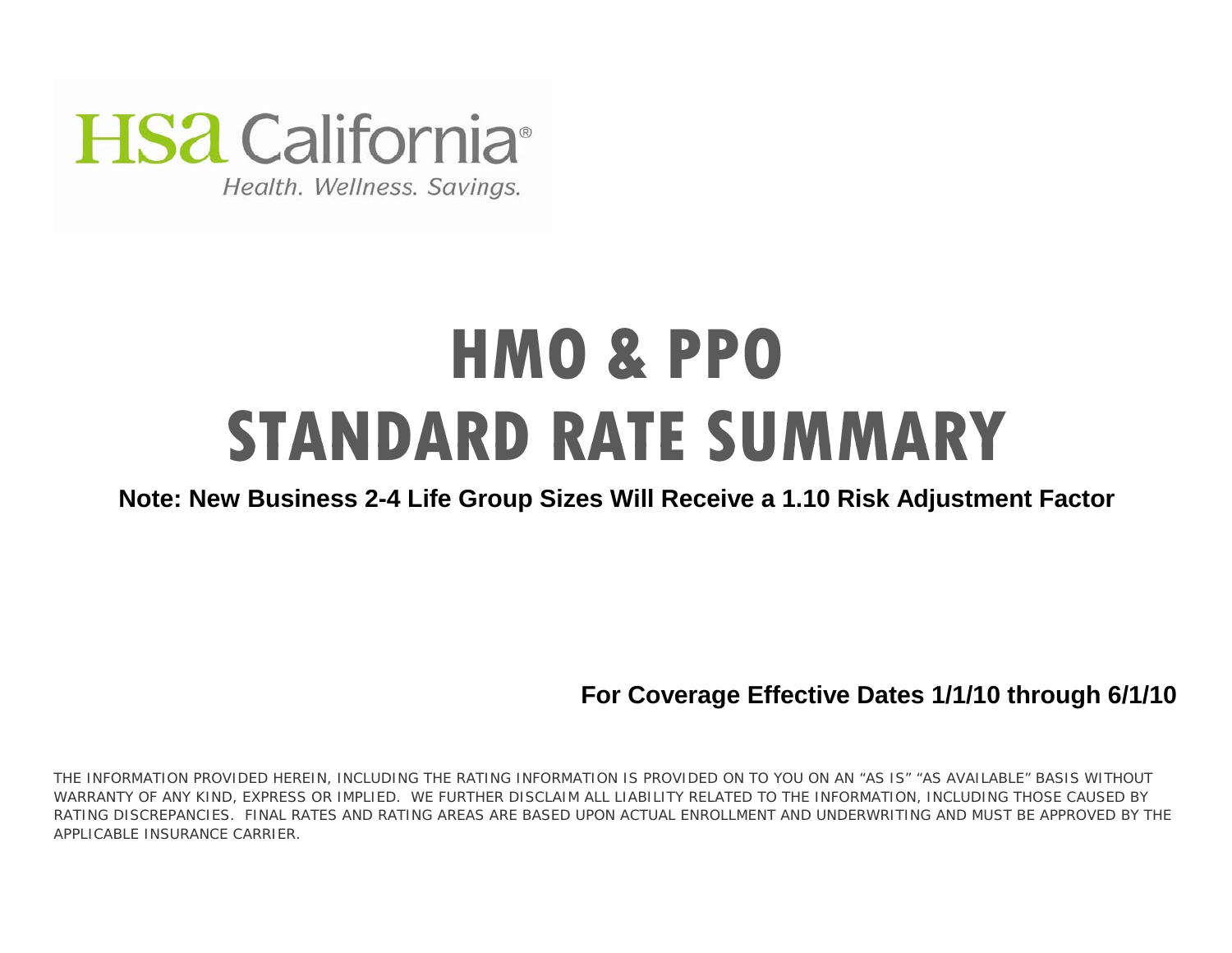|                                    |                 |                           |                |   |                   |     |                                            |        |                    |              |      |           |                 |            |            |                |              |                                            |                    |                |                           |   |             |              |                |                  |                |                |             |   |                 |                | <b>HEALTH CARE SERVICE PLAN RATE INDEX FOR CALIFORNIA</b> |            |                 |                 |               |                      |              |                                |         |                 |              |                    |                   |                        |       |                |        |                                                           |                  |              |  |
|------------------------------------|-----------------|---------------------------|----------------|---|-------------------|-----|--------------------------------------------|--------|--------------------|--------------|------|-----------|-----------------|------------|------------|----------------|--------------|--------------------------------------------|--------------------|----------------|---------------------------|---|-------------|--------------|----------------|------------------|----------------|----------------|-------------|---|-----------------|----------------|-----------------------------------------------------------|------------|-----------------|-----------------|---------------|----------------------|--------------|--------------------------------|---------|-----------------|--------------|--------------------|-------------------|------------------------|-------|----------------|--------|-----------------------------------------------------------|------------------|--------------|--|
| <b>IEFFECTIVE</b><br>1/1/10-6/1/10 | <b>AME</b><br>₹ | 롵<br>$\blacktriangleleft$ | <b>AMADOR</b>  | 긂 | ဖာ<br>⋖<br>≃<br>> |     | ⋖<br>COST<br>ခြိ                           | ٣<br>핑 | ုဒ<br>급            | ⊯            | GLEN | 5<br>HUMB | <b>IMPERI</b>   | <b>OAN</b> | <b>ERN</b> | SONIY<br>AKE   | ASSEN        | ဖာ<br>ш<br>딦                               | ⋖<br><b>VIADER</b> | <b>VIARIN</b>  | <b>OSA</b><br><b>ARIE</b> | Ĕ | <b>AERC</b> | NODOC        | ONO            | <b>HKE</b><br>Ιğ | ⋚              | ÁQA<br>ΝE<br>Σ | CER<br>ORAI | 립 | ě<br>ะ<br>RIVEI | AMENT<br>SACF  | 띪<br><b>SAN</b>                                           | ONIQ<br>្ល |                 | ₹<br><b>SAN</b> | ≧<br>Pun<br>Š | OBISPO<br><b>SAN</b> | डू           | ⋖<br><b>RBAR</b><br><b>SAI</b> | 욵<br>डू | <b>SA</b><br>١Ž | <b>SIERF</b> | 5<br><b>SISKIY</b> | ¥<br><b>SOLAN</b> | <b>NONOS</b>           | TANIS | $\frac{5}{5}$  | 흍<br>틛 | 뿦<br>ğ                                                    | Ś<br><b>VENT</b> | <b>VBILA</b> |  |
| <b>KAISER PERMANENTE HMO</b>       |                 |                           | $\overline{2}$ |   |                   |     | $\hspace{0.05cm} \cdots$<br>$\overline{2}$ |        | $\overline{2}$     | $\mathbf{3}$ |      |           | $5\overline{5}$ |            | T          | 3              |              | $5^{\circ}$<br>$ ----- $<br>$\overline{ }$ | $\overline{3}$     | $\overline{2}$ | $\overline{\mathbf{3}}$   |   |             |              |                |                  | $\overline{2}$ |                | 6 2         |   | 4               | $\overline{2}$ |                                                           |            | $4 \mid 5 \mid$ | 5 <sup>1</sup>  | $\mathbf{1}$  |                      | $\mathbf{1}$ |                                |         |                 |              |                    |                   | $2 \mid 2 \mid 3 \mid$ |       | $\overline{2}$ |        | $3^{\circ}$<br>$\overline{\phantom{a}}$<br>$\overline{7}$ | $\overline{7}$   | 2 2          |  |
| <b>Western Health HMO</b>          |                 |                           |                |   |                   |     |                                            | ◢      |                    |              |      |           |                 |            |            |                |              |                                            |                    |                |                           |   |             |              |                |                  |                |                |             |   |                 |                |                                                           |            |                 |                 |               |                      |              |                                |         |                 |              |                    |                   |                        |       |                |        |                                                           |                  |              |  |
| <b>HEALTH NET PPO</b>              | 9               |                           | $\overline{1}$ |   |                   | 1 1 | 3 <sup>1</sup>                             |        | $- -$<br>$\bullet$ |              |      |           |                 | 114        |            | 3 <sup>1</sup> | $\mathbf{1}$ | $5^{\circ}$<br>$ -----$<br>8               | $\overline{3}$     | $\overline{2}$ |                           |   | 2 1 2       | $\mathbf{1}$ | 1 <sup>1</sup> | 1                | 1 <sup>1</sup> | $\overline{2}$ | 6 3 1 5     |   |                 | $\mathbf{3}$   | $ 2 $ ----                                                |            |                 |                 |               | $7 2 6 3 $           |              | 4 <sup>1</sup>                 |         | 9 2 1 1         |              | $\mathbf{1}$       |                   | $2211$                 |       | $\mathbf{1}$   |        | 1 <sup>1</sup>                                            | 1 <sup>1</sup>   | 421          |  |

#### **Kaiser Permanente**

**Area 1** includes the following Contra Costa zip codes: 94801- 94808, 94820, 94850

**Area 1** includes all San Francisco zip codes except: 94106, 94153-94154, 94171

**Area 1** includes all Alameda zip codes except: 95482

**Area 2** includes the following Amador zip codes: 95640, 95669

**Area 2** includes the followong zip codes for El Dorado: 95613, 95614, 95619, 95623, 95633, 95634, 95635, 95651, 95664, 95667, 95672, 95682, 95762

**Area 2** includes those Contra Costa zip codes not listed in Area 1

**Area 2** includes all zip codes for Placer except: 95631, 95701, 95713-15, 95717, 96140-41, 96143, 96145-46, 96148

**Area 2** includes all zip codes for Sonoma except: 94926, 95412, 95480, 95497

**Area 2** includes all zip codes for Yolo except: 95606, 95627, 95637, 95653, 95679, 95937

**Area 2** includes the following Yuba zip codes: 95692, 95903 95961

**Area 2** includes all zip codes for Marin except: 94998

**Area 2** includes all zip codes for Sacramento except: 94245 94278, 94299, 95887

**Area 3** includes the following Kings zip codes: 93230, 93232

93605, 93608, 93621-22, 93628, 93633-34, 93640-42, 93664 93740**Area 3** includes all zip codes for Fresno except: 93210, 93234, **Area 3** includes the following Mariposa zip code: 93623 **Kaiser Permanente (Cont'd)**

**Area 3** includes all zip codes for Madera except: 93610

93673

**Area 4** includes the following Imperial zip code: 92275

92242, 92267, 92280, 92301, 92304, 92309-12, 92323, 92327, 92332, 92338, 92342, 92347, 92356, 92363-66, 92368, 92398<br>93558, 93562, 93592 **Area 4** includes all zip codes for San Bernardino except:

**Area 4** includes all Riverside zip codes except: 92225, 92226, 92239, 92292, 92536, 92539, 92549, 92561

91934, 91948, 92003-04, 92028, 92036, 92059-61, **Area 5** includes all San Diego zip codes except: 91905-06,

**Area 5** includes Los Angeles zip codes that start with 900- 908, 910-912, 915, 917-918 except: 90099, 90311, 90671 90704, 90899, 91526, 91714, 91797, 91804, 91896, 91899

**Area 6** includes all Orange zip codes except: 92725, 92862, 92864

**Area 7** includes all of Ventura zip codes except: 93023, 93024

**Area 7** includes all zip codes for Kern except: 93249, 93255, 93283, 93516, 93523-24, 93527-28, 93554-56, 93596

**Area 7** includes the following Tulare zip code: 93261

**Area 7** includes the Los Angeles zip codes beginning with

#### **Western Health Advantage**

**Area 2** includes the following El Dorado zip codes: 95672, 95682 75762

**Health Net (California)**

**Area 3** includes the following Tulare zip codes: 93618, 93666 **Area 1 i**ncludes all zip codes for El Dorado except: 95667, 95672 95682, 95762

> **Area 1** includes the following zip codes for San Bernardino 92323, 92328, 92338, 92366

> 95672,95682 and 95762 **Area 2** includes the following El Dorado zip codes: 95667,

906-908, 910-912, 915, 917, 918 and 935 **Area 5** includes the Los Angeles zip codes beginning with

**Area 5** includes San Bernardino zip codes except: 92323, 92328 92338, 92364, 92366

92066, 92070, 92086, 92088, 92194 **Area 8** includes the Los Angeles zip codes beginning with 900- 905, 913-914, 916

**\* Out of State Rating Region Key can be found in back**

THE INFORMATION PROVIDED HEREIN, INCLUDING THE RATING INFORMATION IS PROVIDED ON TO YOU ON AN "AS IS" "AS AVAILABLE" BASIS WITHOUT WARRANTY OF ANY KIND, EXPRESS OR IMPLIED. WE FURTHER DISCLAIM ALL LIABILITY RELATED TO THE INFORMATION, INCLUDING THOSE CAUSED BY RATING DISCREPANCIES. FINAL RATES AND RATING AREAS ARE BASED UPON ACTUAL ENROLLMENT AND UNDERWRITING AND MUST BE APPROVED BY THE APPLICABLE INSURANCE CARRIER.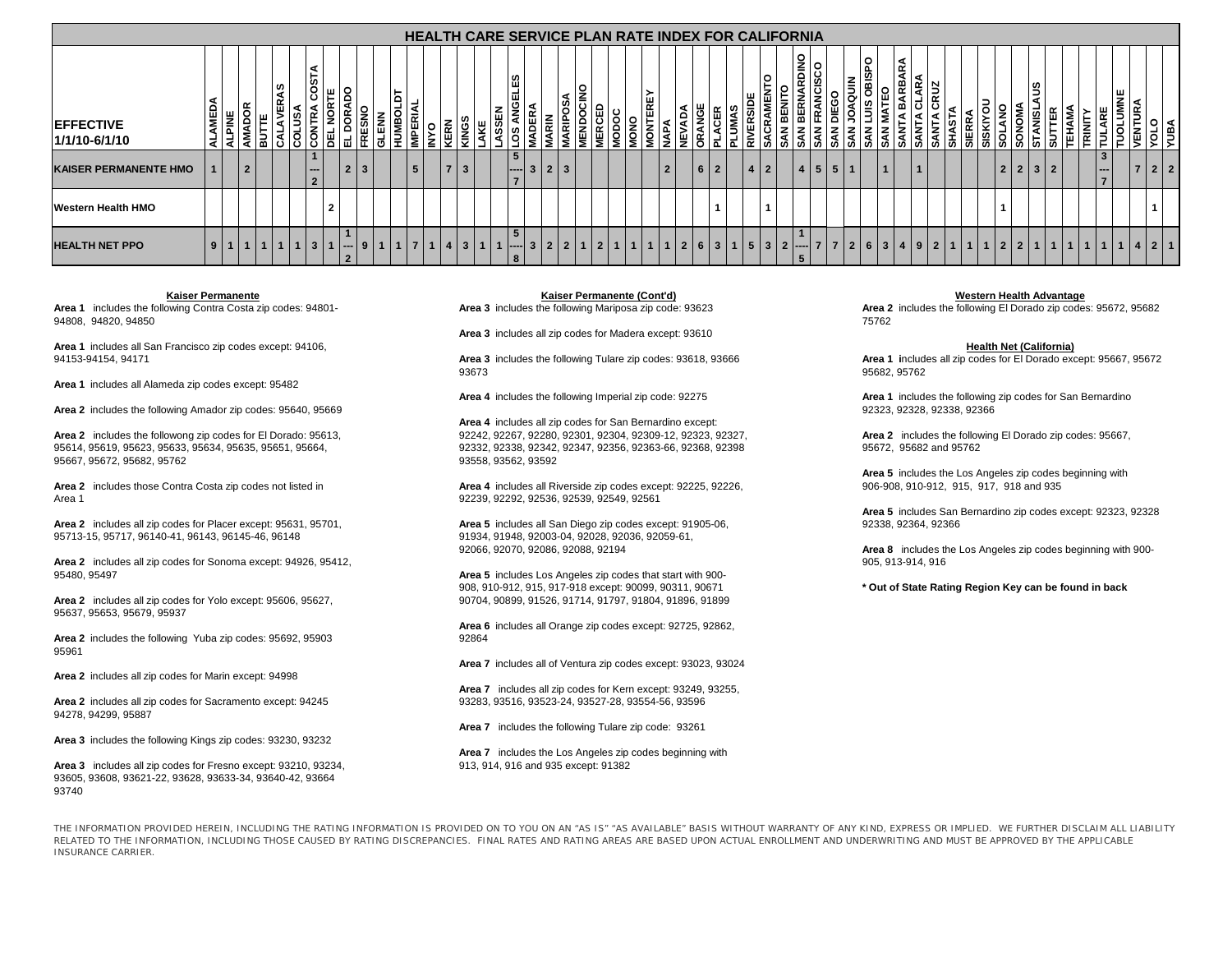| USE EMPLOYEE RESIDENT ZIP CODE FOR RATING |        |                               |        |                             |        |                                                                                        |        |                               |        |                             |                              |                                                                    |                                                                  |                        |        |                      |        |                                     |        |        |               |        |                               |                              | VALID 1/1/10-6/1/10 EFFECTIVE DATES ONLY   |  |
|-------------------------------------------|--------|-------------------------------|--------|-----------------------------|--------|----------------------------------------------------------------------------------------|--------|-------------------------------|--------|-----------------------------|------------------------------|--------------------------------------------------------------------|------------------------------------------------------------------|------------------------|--------|----------------------|--------|-------------------------------------|--------|--------|---------------|--------|-------------------------------|------------------------------|--------------------------------------------|--|
|                                           |        |                               |        | <b>EMPLOYEE ONLY</b>        |        |                                                                                        |        |                               |        |                             | <b>EMPLOYEE &amp; SPOUSE</b> |                                                                    |                                                                  |                        |        |                      |        | <b>EMPLOYEE AND CHILD(REN)</b>      |        |        |               |        |                               | <b>EMPLOYEE &amp; FAMILY</b> |                                            |  |
| <b>AREA1</b>                              |        | 18-29 30-39 40-49 50-54 55-59 |        |                             |        | $60-64$ $65+$                                                                          |        | 18-29 30-39 40-49 50-54 55-59 |        |                             |                              |                                                                    | 60-64                                                            | 65+                    |        |                      |        | 18-29 30-39 40-49 50-54 55-59 60-64 |        | 65+    | 18-29 30-39   |        | 40-49 50-54 55-59             |                              | 60-64 65+                                  |  |
| <b>KP HMO 2200</b>                        | 137.79 | 162.77                        | 220.11 | 293.97                      | 364.98 | 467.73                                                                                 | 567.33 | 377.36                        | 435.02 |                             | 449.22 610.33                | 758.95                                                             |                                                                  | 936.09 1.293.57 311.90 |        | 328.56 344.28 402.59 |        | 473.18 578.17                       |        | 673.29 | 454.69        | 509.28 | 570.73                        | 675.65                       | 831.94 1.035.77 1.356.99                   |  |
| <b>KP HMO 2600</b>                        |        |                               |        |                             |        | 134.01  158.30  214.07  285.91  354.97  454.90  551.76  367.00  423.09  436.89  593.58 |        |                               |        |                             |                              |                                                                    | 738.13 910.40 1,258.08 303.34 319.55 334.84 391.54 460.19 562.30 |                        |        |                      |        |                                     |        | 654.82 | 442.21        | 495.31 | 555.07                        |                              | 657.11 809.11 1.007.35 1.319.76            |  |
|                                           |        |                               |        |                             |        |                                                                                        |        |                               |        |                             |                              |                                                                    |                                                                  |                        |        |                      |        |                                     |        |        |               |        |                               |                              |                                            |  |
|                                           |        |                               |        | <b>EMPLOYEE ONLY</b>        |        |                                                                                        |        |                               |        |                             | <b>EMPLOYEE &amp; SPOUSE</b> |                                                                    |                                                                  |                        |        |                      |        | <b>EMPLOYEE AND CHILD(REN)</b>      |        |        |               |        |                               | <b>EMPLOYEE &amp; FAMILY</b> |                                            |  |
| <b>AREA1</b>                              |        | 18-29 30-39 40-49 50-54 55-59 |        |                             |        | 60-64 65+                                                                              |        |                               |        |                             |                              | 18-29 30-39 40-49 50-54 55-59 60-64                                |                                                                  | 65+                    |        |                      |        | 18-29 30-39 40-49 50-54 55-59 60-64 |        | 65+    |               |        | 18-29 30-39 40-49 50-54 55-59 |                              | $60-64$ $65+$                              |  |
| WHA HMO 1800                              |        | 196.19 234.98                 | 333.39 | 431.19                      | 548.66 | 685.86                                                                                 | 823.02 | 523.80                        | 602.50 |                             |                              | 654.60 838.07 1.047.57 1.309.77 1.676.72 423.08                    |                                                                  |                        | 444.50 | 465.92               | 550.43 | 634.92                              | 783.08 | 910.42 | 691.04        | 794.67 |                               |                              | 863.53 1.001.84 1.174.34 1.416.28 1.795.94 |  |
| <b>WHA HMO 2800B</b>                      |        | 162.74 194.91                 |        | 276.51 357.64 455.09 568.87 |        |                                                                                        | 682.63 |                               |        | 434.44 499.74 542.95 695.11 |                              | 868.91 1,086.37 1,390.72 350.93 368.68 386.46 456.54 526.62 649.52 |                                                                  |                        |        |                      |        |                                     |        |        | 755.14 573.19 |        | 659.13 716.24                 | 830.99                       | 974.04 1.174.71 1.489.63                   |  |

|                    |        |        | <b>EMPLOYEE ONLY</b> |        |                                                                                   |                      |        |        | <b>EMPLOYEE &amp; SPOUSE</b> |        |                                      |  |               | <b>EMPLOYEE AND CHILD(REN)</b> |        |               |               |        |                  | <b>EMPLOYEE &amp; FAMILY</b>                                                  |        |                                 |
|--------------------|--------|--------|----------------------|--------|-----------------------------------------------------------------------------------|----------------------|--------|--------|------------------------------|--------|--------------------------------------|--|---------------|--------------------------------|--------|---------------|---------------|--------|------------------|-------------------------------------------------------------------------------|--------|---------------------------------|
| <b>AREA 2</b>      |        |        |                      |        | 18-29 30-39 40-49 50-54 55-59 60-64 65+ 18-29 30-39 40-49 50-54 55-59 60-64 65+ 1 |                      |        |        |                              |        |                                      |  |               |                                |        |               |               |        |                  | 18-29 30-39 40-49 50-54 55-59 60-64 65+ 18-29 30-39 40-49 50-54 55-59 60-64 5 |        | 65+                             |
| <b>KP HMO 2200</b> |        | 171.34 | 231 70 309 44 384 19 |        | 492.35                                                                            | 597.19 397.22        | 457.92 | 472.86 | 642.45                       | 798.90 | 985.35 1,361.66 328.32 345.86 362.40 |  |               | 423.78 498.08 608.60           |        |               | 708.73 478.62 |        | _ 536.08  600.77 |                                                                               |        | 711.21 875.73 1.090.28 1.428.41 |
| <b>KP HMO 2600</b> | 141 06 | 166.63 | 300.95               | 373.65 | 478.84                                                                            | 580.80 386.32 445.36 |        | 459.88 | 624.82                       | 776.98 | 958.32 1,324.29 319.31               |  | 336.37 352.46 | 412.15 484.41                  | 591.90 | 689.28 465.49 |               | 521.37 | 584.28           | 691.70                                                                        | 851.70 | 1.060.37 1.389.22               |
|                    |        |        |                      |        |                                                                                   |                      |        |        |                              |        |                                      |  |               |                                |        |               |               |        |                  |                                                                               |        |                                 |

|                             |  | <b>EMPLOYEE ONLY</b> |  |  |  | <b>EMPLOYEE &amp; SPOUSE</b> |  |  |  | <b>EMPLOYEE AND CHILD(REN)</b> |  |                                                                                                                                                                 | <b>EMPLOYEE &amp; FAMILY</b> |  |                                                                                                                                                                                                                           |
|-----------------------------|--|----------------------|--|--|--|------------------------------|--|--|--|--------------------------------|--|-----------------------------------------------------------------------------------------------------------------------------------------------------------------|------------------------------|--|---------------------------------------------------------------------------------------------------------------------------------------------------------------------------------------------------------------------------|
| AREA 2                      |  |                      |  |  |  |                              |  |  |  |                                |  | 18-29 30-39 40-49 50-54 55-59 60-64 65+ 18-29 30-39 40-49 50-54 55-59 60-64 65+ 18-29 30-39 40-49 50-54 55-59 60-64 65+ 18-29 30-39 40-49 50-54 55-59 60-64 65+ |                              |  |                                                                                                                                                                                                                           |
| WHA HMO 1800                |  |                      |  |  |  |                              |  |  |  |                                |  |                                                                                                                                                                 |                              |  | 243.28 291.37 413.40 534.67 680.35 850.46 1,020.55 649.51 747.10 811.70 1,039.21 1,298.99 1,624.11 2,079.13 524.61 551.19 577.74 682.53 787.31 971.02 1,128.92 856.90 985.39 1,070.79 1,242.30 1,456.19 1,756.18 2,226.98 |
| <b>WHA HMO 2800B</b> 201.81 |  |                      |  |  |  |                              |  |  |  |                                |  |                                                                                                                                                                 |                              |  | 241.69 342.89 443.49 564.31 705.40 846.48 538.72 619.68 673.26 861.95 1,077.44 1,347.09 1,724.49 435.16 457.16 479.20 566.11 653.01 805.41 936.37 710.74 817.32 888.14 1,030.42 1,207.81 1,456.65 1,847.13                |

|                    |        |         | <b>EMPLOYEE ONLY</b> |               |  |  | <b>EMPLOYEE &amp; SPOUSE</b> |                                                                                                                         |  |  | <b>EMPLOYEE AND CHILD(REN)</b> |  |  |                                           | <b>FMPI OYFF &amp; FAMILY</b> |                                                                                                                                                                                                           |  |
|--------------------|--------|---------|----------------------|---------------|--|--|------------------------------|-------------------------------------------------------------------------------------------------------------------------|--|--|--------------------------------|--|--|-------------------------------------------|-------------------------------|-----------------------------------------------------------------------------------------------------------------------------------------------------------------------------------------------------------|--|
| AREA <sub>3</sub>  |        |         |                      |               |  |  |                              | 18-29 30-39 40-49 50-54 55-59 60-64 65+ 18-29 30-39 40-49 50-54 55-59 60-64 65+ 18-29 30-39 40-49 50-54 55-59 60-64 65+ |  |  |                                |  |  | 18-29 30-39 40-49 50-54 55-59 60-64       |                               |                                                                                                                                                                                                           |  |
| <b>KP HMO 2200</b> |        |         |                      |               |  |  |                              |                                                                                                                         |  |  |                                |  |  |                                           |                               | 145.04 171.34 231.70 309.44 384.19 492.35 597.19 397.22 457.92 472.86 642.45 798.90 985.35 1,361.66 328.32 345.86 362.40 423.78 498.08 608.60 708.73 478.62 536.08 600.77 711.21 875.73 1,090.28 1,428.41 |  |
| <b>KP HMO 2600</b> | 166.63 | -225.34 | 300.95               | 373.65 478.84 |  |  |                              | 580.80 386.32 445.36 459.88 624.82 776.98 958.32 1,324.29 319.31                                                        |  |  | 336.37 352.46 412.15 484.41    |  |  | 591.90 689.28 465.49 521.37 584.28 691.70 |                               | 851.70 1,060.37 1,389.22                                                                                                                                                                                  |  |

|                    |        |        | <b>EMPLOYEE ONLY</b> |        |                      |               |        |        | <b>EMPLOYEE &amp; SPOUSE</b> |        |                        |  |               |        | <b>EMPLOYEE AND CHILD(REN)</b> |               |               |        |                                                                                                                                                       | <b>EMPLOYEE &amp; FAMILY</b> |        |                 |                 |
|--------------------|--------|--------|----------------------|--------|----------------------|---------------|--------|--------|------------------------------|--------|------------------------|--|---------------|--------|--------------------------------|---------------|---------------|--------|-------------------------------------------------------------------------------------------------------------------------------------------------------|------------------------------|--------|-----------------|-----------------|
| <b>AREA4</b>       |        |        |                      |        |                      |               |        |        |                              |        |                        |  |               |        |                                |               |               |        | 18-29 30-39 40-49 50-54 55-59 60-64 65+ 18-29 30-39 40-49 50-54 55-59 60-64 65+ 18-29 30-39 40-49 50-54 55-59 60-64 65+ 18-29 30-39 40-49 50-54 55-59 |                              |        | $60-64$         |                 |
| <b>KP HMO 2200</b> | 129.08 | 152.48 | 206.20 275.39        | 341 91 | 438.16 531.46 353.50 |               | 407.53 | 420.82 | 571.75                       | 710.98 |                        |  |               |        |                                |               | 630.73 425.95 | 477.09 | 534.65                                                                                                                                                | 632.94                       | 779.35 | 970.30 1.271.21 |                 |
| <b>KP HMO 2600</b> | 125.53 |        | 267.83               | 332.53 | 426.14               | 516.88 343.80 | 396.34 | 409.27 | 556.06                       | 691.47 | 852.85 1.178.55 284.17 |  | 299.35 313.67 | 366.79 | 431.10 526.76                  | 613.43 414.26 |               | 464.00 | 519.98                                                                                                                                                | 615.58                       | 757.97 |                 | 943.67 1.236.33 |

|                    |        | <b>EMPLOYEE ONLY</b> |                                                                |  |  | <b>EMPLOYEE &amp; SPOUSE</b> |  |  |  | <b>EMPLOYEE AND CHILD(REN)</b>                                                                                                                                                                          |  |  | <b>EMPLOYEE &amp; FAMILY</b> |                        |  |
|--------------------|--------|----------------------|----------------------------------------------------------------|--|--|------------------------------|--|--|--|---------------------------------------------------------------------------------------------------------------------------------------------------------------------------------------------------------|--|--|------------------------------|------------------------|--|
| <b>AREA 5</b>      |        |                      |                                                                |  |  |                              |  |  |  | 18-29 30-39 40-49 50-54 55-59 60-64 65+ 18-29 30-39 40-49 50-54 55-59 60-64 65+ 18-29 30-39 40-49 50-54 55-59 60-64 65+ 18-29 30-39 40-49 50-54 55-59 60-64 65+                                         |  |  |                              |                        |  |
| <b>KP HMO 2200</b> |        |                      |                                                                |  |  |                              |  |  |  | 116.78 137.96 186.56 249.16 309.35 396.43 480.85 319.84 368.71 380.74 517.30 643.26 793.40 1,096.39 264.36 278.48 291.80 341.22 401.05 490.04 570.66 385.38 431.65 483.73 572.66 705.13 877.89 1,150.15 |  |  |                              |                        |  |
| <b>KP HMO 2600</b> | 134.17 |                      | 181.44 242.32 300.86 385.56 467.65 311.06 358.60 370.29 503.10 |  |  |                              |  |  |  | 625.61 771.63 1,066.31 257.10 270.84 283.80 331.86 390.05 476.59 555.00 374.81 419.81 470.46 556.95                                                                                                     |  |  |                              | 685.78 853.80 1.118.59 |  |

|                    |        |               | <b>EMPLOYEE ONLY</b> |               |                                |               |               |        | <b>EMPLOYEE &amp; SPOUSE</b> |                                         |  |               |        | <b>EMPLOYEE AND CHILD(REN)</b> |                                                         |               |        |                                                                               | <b>EMPLOYEE &amp; FAMILY</b> |        |                 |          |
|--------------------|--------|---------------|----------------------|---------------|--------------------------------|---------------|---------------|--------|------------------------------|-----------------------------------------|--|---------------|--------|--------------------------------|---------------------------------------------------------|---------------|--------|-------------------------------------------------------------------------------|------------------------------|--------|-----------------|----------|
| AREA 6             |        | $18-29$ 30-39 |                      |               | $-40-49$ 50-54 55-59 60-64 65+ |               |               |        |                              | 18-29 30-39 40-49 50-54 55-59 60-64 65+ |  |               |        |                                |                                                         |               |        | 18-29 30-39 40-49 50-54 55-59 60-64 65+ 18-29 30-39 40-49 50-54 55-59 60-64 4 |                              |        |                 |          |
| <b>KP HMO 2200</b> | 110.64 | 130.70        | 176.74 236.05        | 293.07 375.57 |                                | 455.54 303.00 | 349.31        | 360.70 | 490.07                       | 609.41 751.64 1,038.69 250.44           |  |               |        |                                | 263.82 276.45 323.26 379.94 464.24 540.63 365.10 408.93 |               |        | 458.27                                                                        | 542.52                       | 668.02 | 831.68 1.089.61 |          |
| <b>KP HMO 2600</b> | 107.60 | 127 11        | 229.57               | 285.02        | 365.26                         | 443.04 294.69 | 339.72 350.80 |        | 476.62                       | 592.69 731.02 1,010.19 243.57           |  | 256.58 268.86 | 314.39 | 369.52 451.51                  |                                                         | 525.79 355.08 | 397.71 | 445.70                                                                        | 527.64                       | 649.69 | 808.86          | 1.059.71 |

|                    |        |               | <b>EMPLOYEE ONLY</b> |        |        |                      |  | <b>EMPLOYEE &amp; SPOUSE</b> |  |  |  | <b>EMPLOYEE AND CHILD(REN)</b>                            |        |               |        |                                                                                                                                                       | <b>EMPLOYEE &amp; FAMILY</b> |        |                 |                 |
|--------------------|--------|---------------|----------------------|--------|--------|----------------------|--|------------------------------|--|--|--|-----------------------------------------------------------|--------|---------------|--------|-------------------------------------------------------------------------------------------------------------------------------------------------------|------------------------------|--------|-----------------|-----------------|
| <b>AREA7</b>       |        |               |                      |        |        |                      |  |                              |  |  |  |                                                           |        |               |        | 18-29 30-39 40-49 50-54 55-59 60-64 65+ 18-29 30-39 40-49 50-54 55-59 60-64 65+ 18-29 30-39 40-49 50-54 55-59 60-64 65+ 18-29 30-39 40-49 50-54 55-59 |                              |        | 60-64 65+       |                 |
| <b>KP HMO 2200</b> | 122.93 | 145 22 196 38 | 262.28               |        |        |                      |  |                              |  |  |  |                                                           |        |               |        | 325.63 417.30 506.16 336.67 388.12 400.78 544.52 677.12 835.16 1.154.10 278.27 293.14 307.16 359.18 422.16 515.83 600.70 405.66 454.37 509.19         | 602.80                       | 742.24 | 924.09 1.210.68 |                 |
| <b>KP HMO 2600</b> |        | 190.99        | 255.08               | 316.69 | 405.85 | 492.27 327.43 377.47 |  | 389.78 529.58                |  |  |  | 658.54 812.24 1,122.43 270.64 285.09 298.73 349.33 410.57 | 501.67 | 584.21 394.53 | 441.90 | 495.22                                                                                                                                                | 586.26                       | 721.87 |                 | 898.74 1.177.46 |

THE INFORMATION PROVIDED HEREIN, INCLUDING THE RATING INFORMATION IS PROVIDED ON TO YOU ON AS IS" AVAILABLY THE VIRTHOT VARRANTY OF ANY KIND, EXPRESS OR IMPLIED. WE FURTHER DISCLAIM ALL LIABILITY RELATED TO THE INFORMATION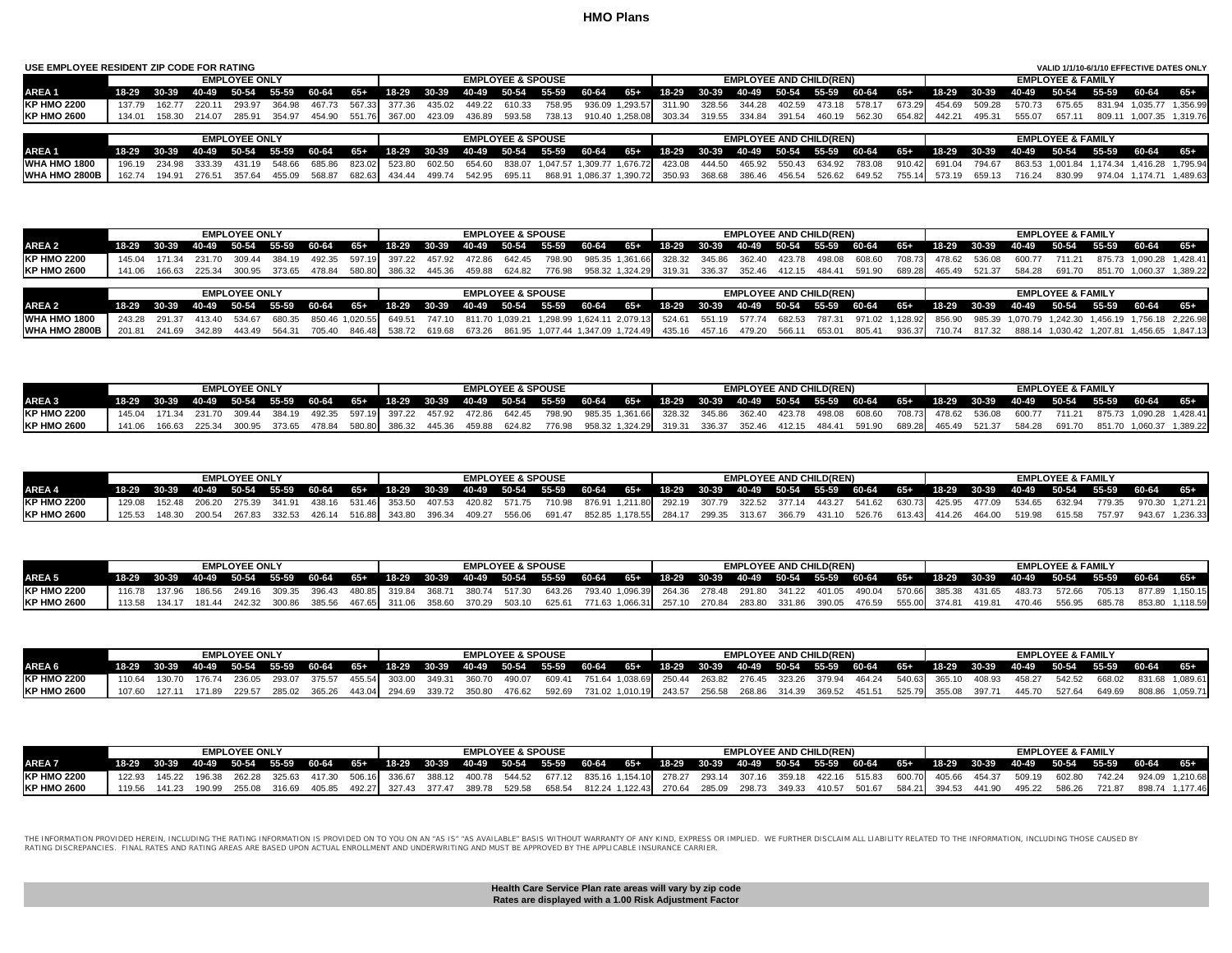#### **PPO Plans with Health Net**

| USE EMPLOYEE RESIDENT ZIP CODE FOR RATING |                                         |        |                      |  |                                             |        |        |                              |  |                                                                               |  |                                |  |  |  |                              | VALID 1/1/10-6/1/10 EFFECTIVE DATES ONLY                                                                                                                                                                                        |  |
|-------------------------------------------|-----------------------------------------|--------|----------------------|--|---------------------------------------------|--------|--------|------------------------------|--|-------------------------------------------------------------------------------|--|--------------------------------|--|--|--|------------------------------|---------------------------------------------------------------------------------------------------------------------------------------------------------------------------------------------------------------------------------|--|
|                                           |                                         |        | <b>EMPLOYEE ONLY</b> |  |                                             |        |        | <b>EMPLOYEE &amp; SPOUSE</b> |  |                                                                               |  | <b>EMPLOYEE AND CHILD(REN)</b> |  |  |  | <b>EMPLOYEE &amp; FAMILY</b> |                                                                                                                                                                                                                                 |  |
| AREA 1                                    | 18-29 30-39 40-49 50-54 55-59 60-64 65+ |        |                      |  |                                             |        |        |                              |  |                                                                               |  |                                |  |  |  |                              | 18-29 30-39 40-49 50-54 55-59 60-64 65+ 18-29 30-39 40-49 50-54 55-59 60-64 65+ 18-29 30-39 40-49 50-54 55-59 60-64 65+                                                                                                         |  |
| <b>IPPO 2500</b>                          |                                         |        |                      |  |                                             |        |        |                              |  |                                                                               |  |                                |  |  |  |                              | 267.75 355.95 523.70 614.06 794.76 996.92 1.316.60 551.89 747.68 1.064.85 1.292.88 1.652.19 2.036.34 2.537.35 495.10 627.67 816.67 892.80 1.022.84 1.182.45 1.514.09 760.06 1.010.38 1.292.88 1.367.22 1.733.96 2.041.27 2.542. |  |
| <b>IPPO 3500</b>                          | 218.71 291.18                           |        |                      |  | 429.09 503.33 651.87 818.07 1.080.86 452.25 |        |        |                              |  | 613.18 873.93 1.061.34 1.356.70 1.672.50 2.084.30 405.56 514.52 669.91 732.50 |  |                                |  |  |  |                              | 839.40 970.53 1.243.15 623.38 829.12 1.061.34 1.122.46 1.423.92 1.676.53 2.088.60                                                                                                                                               |  |
| <b>IPPO 4500</b>                          | 203.69 271.29                           | 399.87 | 469.15               |  | 607.62 762.57 1.007.63 421.44               | 571.49 | 814.64 |                              |  |                                                                               |  |                                |  |  |  |                              | 989.40 1,264.85 1,559.30 1,943.33 377.93 479.51 624.38 682.78 782.47 904.73 1,158.96 581.01 772.83 989.40 1,046.41 1,327.53 1,563.11 1,947.30 989.40 1,046.41 1,327.53 1,563.11 1,947.30                                        |  |

|                 |                             | <b>FMPI OYFF ONLY</b> |  |  | <b>EMPLOYEE &amp; SPOUSE</b> |  |                                                                                                                                                                 |  |  | <b>EMPLOYEE AND CHILD(REN)</b> |  |  | <b>EMPLOYEE &amp; FAMILY</b> |  |                                                                                                                                                                                                                           |
|-----------------|-----------------------------|-----------------------|--|--|------------------------------|--|-----------------------------------------------------------------------------------------------------------------------------------------------------------------|--|--|--------------------------------|--|--|------------------------------|--|---------------------------------------------------------------------------------------------------------------------------------------------------------------------------------------------------------------------------|
| AREA 2          |                             |                       |  |  |                              |  | 18-29 30-39 40-49 50-54 55-59 60-64 65+ 18-29 30-39 40-49 50-54 55-59 60-64 65+ 18-29 30-39 40-49 50-54 55-59 60-64 65+ 18-29 30-39 40-49 50-54 55-59 60-64 65+ |  |  |                                |  |  |                              |  |                                                                                                                                                                                                                           |
| <b>PPO 2500</b> |                             |                       |  |  |                              |  |                                                                                                                                                                 |  |  |                                |  |  |                              |  | 210.07 279.49 411.55 482.62 624.84 783.95 1,035.54 433.67 587.73 837.43 1,016.85 1,299.72 1,601.99 1,996.37 388.97 493.33 642.09 701.94 804.39 929.95 1,190.93 597.51 794.49 1,016.85 1,075.37 1,364.05 1,605.91 2,000.44 |
| <b>PPO 3500</b> |                             |                       |  |  |                              |  |                                                                                                                                                                 |  |  |                                |  |  |                              |  | 171.25 228.30 336.89 395.31 512.17 642.98 849.82 355.05 481.74 686.98 834.43 1,066.93 1,315.46 1,639.60 318.30 404.09 526.36 575.59 659.80 763.02 977.57 489.76 651.64 834.43 882.56 1,119.86 1,318.64 1,642.93           |
| <b>PPO 4500</b> | 159.44 212.66 313.87 368.38 |                       |  |  |                              |  |                                                                                                                                                                 |  |  |                                |  |  |                              |  | 477.30 599.34 792.21 330.86 448.97 640.27 777.82 994.62 1,226.39 1,528.65 296.60 376.54 490.60 536.49 614.97 711.25 911.33 456.43 607.43 777.82 822.70 1,043.98 1,229.35 1,531.76                                         |

|                 |       |                             | <b>EMPLOYEE ONLY</b> |               |  | <b>EMPLOYEE &amp; SPOUSE</b> |  |                                                                                                                                                                                                                   |  |  | <b>EMPLOYEE AND CHILD(REN)</b> |  |  | <b>EMPLOYEE &amp; FAMILY</b> |  |  |
|-----------------|-------|-----------------------------|----------------------|---------------|--|------------------------------|--|-------------------------------------------------------------------------------------------------------------------------------------------------------------------------------------------------------------------|--|--|--------------------------------|--|--|------------------------------|--|--|
| AREA 3          | 18-29 |                             |                      |               |  |                              |  | 30-39 40-49 50-54 55-59 60-64 65+ 18-29 30-39 40-49 50-54 55-59 60-64 65+ 18-29 30-39 40-49 50-54 55-59 60-64 65+ 18-29 30-39 40-49 50-54 55-59 60-64 65+                                                         |  |  |                                |  |  |                              |  |  |
| <b>PPO 2500</b> |       |                             |                      |               |  |                              |  | 193.43 257.38 379.12 444.66 575.79 722.50 954.44 399.56 541.57 771.75 937.18 1,197.94 1,476.65 1,840.24 358.37 454.53 591.70 646.90 741.33 857.07 1,097.69 550.58 732.21 937.18 991.15 1,257.29 1,480.26 1,843.95 |  |  |                                |  |  |                              |  |  |
| <b>PPO 3500</b> |       | 157.57 210.15 310.22 364.13 |                      |               |  |                              |  | 471.86 592.47 783.15 327.04 443.74 632.98 768.97 983.30 1,212.38 1,511.24 293.16 372.21 484.98 530.36 607.93 703.10 900.91 451.20 600.49 768.97 813.31 1,032.09 1,215.37 1,514.34                                 |  |  |                                |  |  |                              |  |  |
| <b>PPO 4500</b> |       | 146.67 195.72               | 339.30               | 439.74 552.21 |  |                              |  | 729.99 304.67 413.57 590.00 716.79 916.65 1,130.28 1,408.96 273.11 346.79 451.94 494.28 566.65 655.40 839.81 420.45 559.66 716.79 758.14 962.12 1,133.04 1,411.87                                                 |  |  |                                |  |  |                              |  |  |

|                 |               | <b>EMPLOYEE ONLY</b> |        |                                           |        |        |               |          | <b>EMPLOYEE &amp; SPOUSE</b> |  |                                                                                                                                                                       |  | <b>EMPLOYEE AND CHILD(REN)</b> |  |  |  | <b>FMPI OYFF &amp; FAMILY</b> |  |  |
|-----------------|---------------|----------------------|--------|-------------------------------------------|--------|--------|---------------|----------|------------------------------|--|-----------------------------------------------------------------------------------------------------------------------------------------------------------------------|--|--------------------------------|--|--|--|-------------------------------|--|--|
| AREA 4          |               |                      |        | 18-29 30-39 40-49 50-54 55-59 60-64 65+ 4 |        |        |               |          |                              |  | 18-29 30-39 40-49 50-54 55-59 60-64 65+ 18-29 30-39 40-49 50-54 55-59 60-64 65+ 18-29 30-39 40-49 50-54 55-59 60-64 65+`                                              |  |                                |  |  |  |                               |  |  |
| <b>PPO 2500</b> | 171 55 228 39 | 336.57 394.79        |        | 511.31 641.68                             |        |        |               |          |                              |  | 847.82 354.73 480.96 685.49 832.50 1,064.25 1,311.91 1,634.96 318.08 403.57 525.46 574.53 658.45 761.35 975.17 488.95 650.33 832.50 880.47 1,116.93 1,315.12 1,638.34 |  |                                |  |  |  |                               |  |  |
| <b>PPO 3500</b> | 186.31        | 275 23 323 14        | 418.91 | 526.04                                    | 695.49 |        | 290.13 393.94 | . 562.07 |                              |  | 682.90 873.36 1.076.96 1.342.53 260.05 330.30 430.51 470.85 539.81 624.38 800.17 400.50 533.14 682.90 722.32 916.71 1.079.60 1.345.30                                 |  |                                |  |  |  |                               |  |  |
| <b>PPO 4500</b> |               |                      | 393.27 | 493.94                                    | 653.11 | 272.34 |               |          |                              |  | 369.83 527.75 641.30 820.22 1.011.48 1.260.93 244.08 310.08 404.20 442.09 506.85 586.27 751.43 375.99 500.59 641.30 678.32 860.93 1.013.96 1.263.51                   |  |                                |  |  |  |                               |  |  |

|                   |        |                             | <b>EMPLOYEE ONLY</b> |        |        |        |  | <b>EMPLOYEE &amp; SPOUSE</b> |  |  |  | <b>EMPLOYEE AND CHILD(REN)</b> |  |  |  | <b>EMPLOYEE &amp; FAMILY</b> |                                                                                                                                                                                                                 |  |
|-------------------|--------|-----------------------------|----------------------|--------|--------|--------|--|------------------------------|--|--|--|--------------------------------|--|--|--|------------------------------|-----------------------------------------------------------------------------------------------------------------------------------------------------------------------------------------------------------------|--|
| AREA <sub>5</sub> |        |                             |                      |        |        |        |  |                              |  |  |  |                                |  |  |  |                              | 18-29 30-39 40-49 50-54 55-59 60-64 65+ 18-29 30-39 40-49 50-54 55-59 60-64 65+ 18-29 30-39 40-49 50-54 55-59 60-64 65+ 18-29 30-39 40-49 50-54 55-59 60-64 65+ 18-29 30-39 40-49 50-54 55-59 60-64 65+         |  |
| <b>PPO 2500</b>   |        |                             |                      |        |        |        |  |                              |  |  |  |                                |  |  |  |                              | 173.62 231.18 340.66 399.66 517.60 649.53 858.13 359.04 486.82 693.83 842.64 1,077.15 1,327.88 1,654.84 321.98 408.52 531.89 581.50 666.44 770.60 987.02 494.90 658.27 842.64 891.16 1,130.53 1,331.08 1,658.22 |  |
| <b>PPO 3500</b>   |        | 141.31 188.63 278.58 327.07 |                      | 424.01 | 532.46 |        |  |                              |  |  |  |                                |  |  |  |                              | 703.98 293.72 398.73 568.90 691.24 884.01 1,090.09 1,358.90 263.24 334.37 435.78 476.60 546.37 632.01 809.92 405.38 539.70 691.24 731.12 927.89 1,092.76 1,361.66                                               |  |
| <b>IPPO 4500</b>  | 132.50 | 176.99                      | 307.07               | 398.08 | 499.96 | 661.11 |  |                              |  |  |  |                                |  |  |  |                              | 275.72 374.32 534.22 649.12 830.22 1,023.81 1,276.30 247.09 313.87 409.14 447.53 513.07 593.47 760.60 380.60 506.76 649.12 686.58 871.43 1,026.28 1,278.91                                                      |  |

|                  |                                           | <b>EMPLOYEE ONLY</b> |  |  | <b>EMPLOYEE &amp; SPOUSE</b> |  |  |  | <b>EMPLOYEE AND CHILD(REN)</b> |  |  |  | <b>EMPLOYEE &amp; FAMILY</b> |                                                                                                                                                                                           |  |
|------------------|-------------------------------------------|----------------------|--|--|------------------------------|--|--|--|--------------------------------|--|--|--|------------------------------|-------------------------------------------------------------------------------------------------------------------------------------------------------------------------------------------|--|
| AREA 6           |                                           |                      |  |  |                              |  |  |  |                                |  |  |  |                              | 18-29 30-39 40-49 50-54 55-59 60-64 65+ 18-29 30-39 40-49 50-54 55-59 60-64 65+ 18-29 30-39 40-49 50-54 55-59 60-64 65+ 18-29 30-39 40-49 50-54 55-59 60-64 65+                           |  |
| <b>IPPO 2500</b> | 203.57 270.84                             | 398.90 467.81        |  |  |                              |  |  |  |                                |  |  |  |                              | 605.68 760.00 1,003.92 420.40 569.79 811.83 985.81 1,259.96 1,553.15 1,935.44 377.03 478.17 622.45 680.50 779.79 901.54 1,154.63 579.25 770.20 985.81 1,042.53 1,322.41 1,556.93 1,939.43 |  |
| <b>IPPO 3500</b> | 165.93 221.21 326.45 383.14 496.47 623.30 |                      |  |  |                              |  |  |  |                                |  |  |  |                              | 823.80 344.14 466.92 665.91 808.93 1,034.31 1,275.27 1,589.54 308.51 391.63 510.26 557.94 639.55 739.63 947.68 474.72 631.70 808.93 855.56 1,085.63 1,278.37 1,592.83                     |  |
| <b>IPPO 4500</b> | 155.63 207.63 306.49 359.73               |                      |  |  |                              |  |  |  |                                |  |  |  |                              | 466.17 585.28 773.68 323.03 438.40 625.31 759.63 971.40 1,197.76 1,492.97 289.61 367.69 479.07 523.93 600.59 694.60 890.00 445.72 593.20 759.63 803.49 1,019.61 1,200.65 1,496.05         |  |

|                 |                                         | <b>EMPLOYEE ONLY</b> |  |  | <b>EMPLOYEE &amp; SPOUSE</b> |  |  |  |  | <b>EMPLOYEE AND CHILD(REN)</b> |  |  | <b>FMPI OYFF &amp; FAMILY</b> |                                                                                                                                                                                                                   |  |
|-----------------|-----------------------------------------|----------------------|--|--|------------------------------|--|--|--|--|--------------------------------|--|--|-------------------------------|-------------------------------------------------------------------------------------------------------------------------------------------------------------------------------------------------------------------|--|
| AREA 7          | 18-29 30-39 40-49 50-54 55-59 60-64 65+ |                      |  |  |                              |  |  |  |  |                                |  |  |                               | 18-29 30-39 40-49 50-54 55-59 60-64 65+ 18-29 30-39 40-49 50-54 55-59 60-64 65+ 18-29 30-39 40-49 50-54 55-59 60-64 65+                                                                                           |  |
| <b>PPO 2500</b> |                                         |                      |  |  |                              |  |  |  |  |                                |  |  |                               | 193.73 257.83 379.73 445.42 576.75 723.69 956.04 400.20 542.56 773.03 938.76 1,199.92 1,479.10 1,843.24 358.97 455.30 592.67 647.98 742.51 858.50 1,099.54 551.55 733.41 938.76 992.83 1,259.38 1,482.71 1,847.02 |  |
| <b>PPO 3500</b> |                                         |                      |  |  |                              |  |  |  |  |                                |  |  |                               | 157.83 210.52 310.73 364.73 472.67 593.43 784.45 327.54 444.54 634.02 770.25 984.92 1.214.39 1.513.78 293.66 372.83 485.76 531.24 608.95 704.25 902.43 451.94 601.47 770.25 814.70 1.033.80 1.217.40 1.516.84     |  |
| <b>PPO 4500</b> |                                         |                      |  |  |                              |  |  |  |  |                                |  |  |                               | 148.02 197.54 291.70 342.38 443.76 557.24 736.67 307.51 417.34 595.41 723.35 924.99 1.140.58 1.421.81 275.61 350.01 456.11 498.82 571.82 661.35 847.49 424.30 564.77 723.35 765.08 970.89 1.143.37 1.424.69       |  |

|                 |  | <b>EMPLOYEE ONLY</b> |  |  | <b>EMPLOYEE &amp; SPOUSE</b> |  |                                                                                                                                                                                                                           |  |  | <b>EMPLOYEE AND CHILD(REN)</b> |  |  |  | <b>EMPLOYEE &amp; FAMILY</b> |  |                                                                             |
|-----------------|--|----------------------|--|--|------------------------------|--|---------------------------------------------------------------------------------------------------------------------------------------------------------------------------------------------------------------------------|--|--|--------------------------------|--|--|--|------------------------------|--|-----------------------------------------------------------------------------|
| AREA 8          |  |                      |  |  |                              |  | 18-29 30-39 40-49 50-54 55-59 60-64 65+ 18-29 30-39 40-49 50-54 55-59 60-64 65+ 18-29 30-39 40-49 50-54 55-59 60-64 65+ 18-29 30-39 40-49 50-54 55-59 60-64 65+                                                           |  |  |                                |  |  |  |                              |  |                                                                             |
| <b>PPO 2500</b> |  |                      |  |  |                              |  | 223.15 296.82 436.96 512.44 663.36 832.27 1,099.30 460.52 624.04 888.96 1,079.48 1,379.62 1,700.53 2,119.04 413.04 523.80 681.66 745.28 853.91 987.22 1,264.26 634.39 843.49 1,079.48 1,141.56 1,447.96 1,704.65 2,123.38 |  |  |                                |  |  |  |                              |  |                                                                             |
| <b>PPO 3500</b> |  |                      |  |  |                              |  | 182.01 242.53 357.78 419.82 543.87 682.73 902.22 377.12 511.53 729.34 885.89 1,132.64 1,396.39 1,740.46 338.11 429.10 558.90 611.17 700.49 810.07 1,037.82 520.08 691.92 885.89 936.97 1,188.78 1,399.79 1,744.01         |  |  |                                |  |  |  |                              |  |                                                                             |
| <b>PPO 4500</b> |  |                      |  |  |                              |  | 170.78 227.66 335.85 394.13 510.69 641.11 847.30 354.04 480.28 684.93 832.01 1,063.76 1,311.54 1,634.75 317.41 402.89 524.79 573.91                                                                                       |  |  |                                |  |  |  |                              |  | 657.86 760.79 974.66 488.31 649.74 832.01 879.96 1.116.53 1.314.77 1.638.11 |

|                 |  | <b>EMPLOYEE ONLY</b> |  |  | <b>EMPLOYEE &amp; SPOUSE</b> |  |                                                                                                                                                                                                                     |  |  | <b>EMPLOYEE AND CHILD(REN)</b> |  |  |  | <b>EMPLOYEE &amp; FAMILY</b> |  |  |
|-----------------|--|----------------------|--|--|------------------------------|--|---------------------------------------------------------------------------------------------------------------------------------------------------------------------------------------------------------------------|--|--|--------------------------------|--|--|--|------------------------------|--|--|
| AREA 9          |  |                      |  |  |                              |  | 18-29 30-39 40-49 50-54 55-59 60-64 65+ 18-29 30-39 40-49 50-54 55-59 60-64 65+ 18-29 30-39 40-49 50-54 55-59 60-64 65+ 18-29 30-39 40-49 50-54 55-59 60-64 65+                                                     |  |  |                                |  |  |  |                              |  |  |
| <b>PPO 2500</b> |  |                      |  |  |                              |  | 197.59 262.97 387.29 454.24 588.12 737.91 974.82 408.15 553.22 788.25 957.20 1,223.47 1,508.12 1,879.40 366.07 464.27 604.36 660.73 757.14 875.37 1,121.16 562.34 747.88 957.20 1,012.33 1,284.08 1,511.83 1,883.27 |  |  |                                |  |  |  |                              |  |  |
| <b>PPO 3500</b> |  |                      |  |  |                              |  | 160.96 214.73 316.91 371.92 481.98 605.17 799.91 334.09 453.33 646.52 785.42 1,004.33 1,238.27 1,543.49 299.48 380.21 495.35 541.69 620.95 718.13 920.17 460.84 613.34 785.42 830.69 1,054.11 1,241.31 1,546.67     |  |  |                                |  |  |  |                              |  |  |
| <b>PPO 4500</b> |  |                      |  |  |                              |  | 149.87 199.96 295.25 346.60 449.17 564.05 745.60 311.23 422.46 602.63 732.09 936.25 1,154.43 1,439.02 279.02 354.32 461.63 504.86 578.79 669.38 857.79 429.49 571.68 732.09 774.37 982.69 1,157.24 1,441.98         |  |  |                                |  |  |  |                              |  |  |

THE INFORMATION PROVIDED HEREIN, INCLUDING THE RATION IMPONATION IS PROVIDED ON TO YOU ON A MY AS 1S" AS AVAILABLE " ASSIS WITHOUT WARRANTY OF AN' KIND, EXPRESS OR IMPLIED. WE FURTHER DISCLAIM ALL LIABILITY RELATED TO THE

| Health Care Service Plan rate areas will vary by zip code |  |
|-----------------------------------------------------------|--|
| Rates are displayed with a 1.00 Risk Adjustment Factor    |  |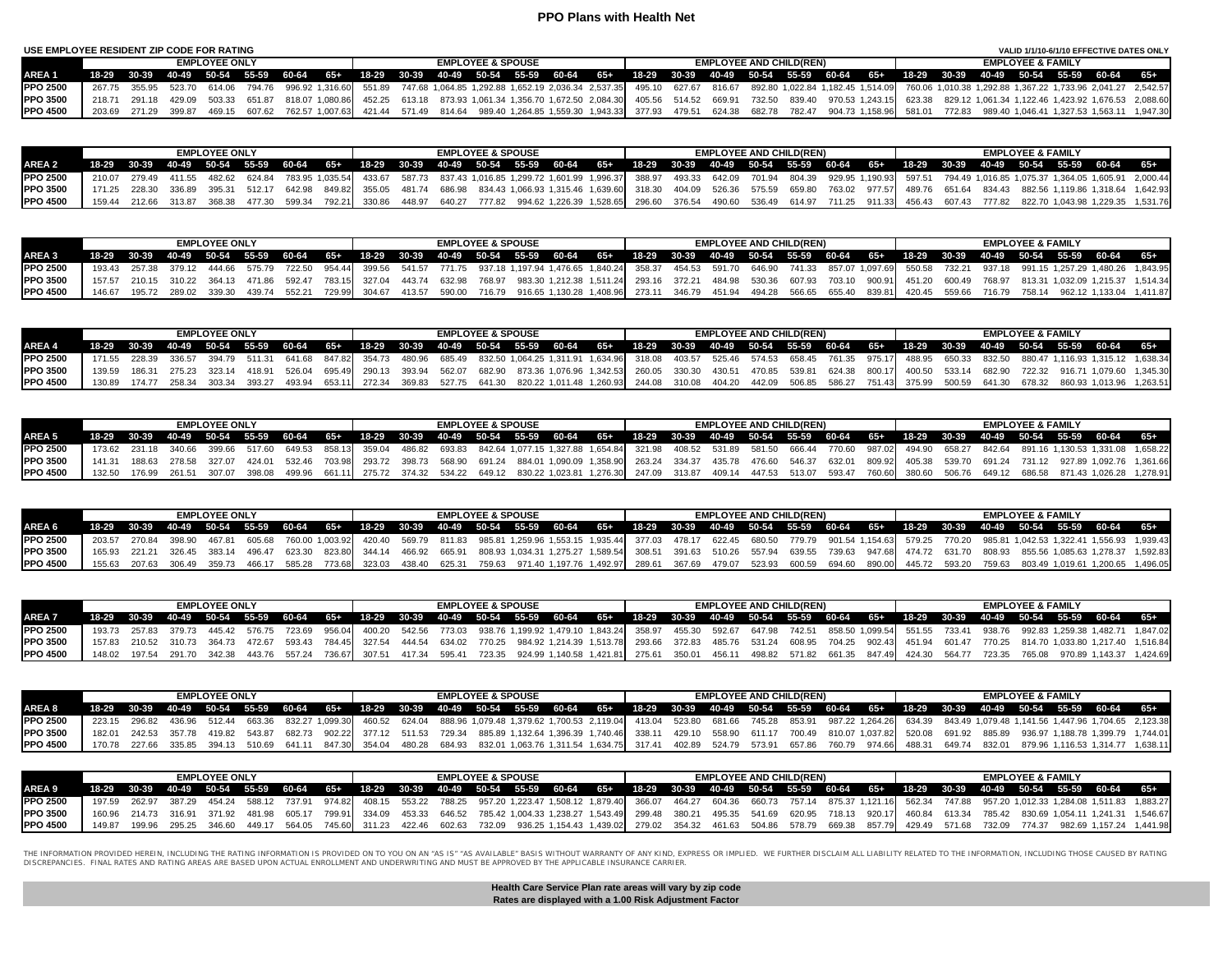#### **PPO Plans with Health Net (***continued* **)**

| USE EMPLOYEE RESIDENT ZIP CODE FOR RATING |         |               |        |                      |        |                                                                                                                   |        |        |               |        |                              |  |                                                 |               |                      |        |                                |        |               |        |        |        |                              |                                         | VALID 1/1/10-6/1/10 EFFECTIVE DATES ONLY                                      |
|-------------------------------------------|---------|---------------|--------|----------------------|--------|-------------------------------------------------------------------------------------------------------------------|--------|--------|---------------|--------|------------------------------|--|-------------------------------------------------|---------------|----------------------|--------|--------------------------------|--------|---------------|--------|--------|--------|------------------------------|-----------------------------------------|-------------------------------------------------------------------------------|
|                                           |         |               |        | <b>EMPLOYEE ONLY</b> |        |                                                                                                                   |        |        |               |        | <b>EMPLOYEE &amp; SPOUSE</b> |  |                                                 |               |                      |        | <b>EMPLOYEE AND CHILD(REN)</b> |        |               |        |        |        | <b>EMPLOYEE &amp; FAMILY</b> |                                         |                                                                               |
| AREA 10                                   | $18-29$ |               |        |                      |        | 30-39 40-49 50-54 55-59 60-64 65+ 18-29 30-39 40-49 50-54 55-59 60-64 65+ 18-29 30-39 40-49 50-54 55-59 60-64 65+ |        |        |               |        |                              |  |                                                 |               |                      |        |                                |        |               |        |        |        |                              | 18-29 30-39 40-49 50-54 55-59 60-64 65+ |                                                                               |
| <b>PPO 2500</b>                           | 177 10  | 235.81        |        | 407.64               | 527.94 | 662.51                                                                                                            | 875.30 | 366.24 | 496.56        | 707.72 |                              |  | 859.49 1,098.70 1,354.44 1,687.93 328.43 416.70 |               | 542.53               | 593.14 |                                |        |               |        |        |        |                              |                                         | 679.75 786.00 1,006.75 504.79 671.46 859.49 909.01 1,153.15 1,357.69 1,691.40 |
| <b>PPO 3500</b>                           |         | 144.13 192.40 | 284.15 | 333.61               | 432.51 | 543.11                                                                                                            | 718.05 | 299.60 | 406.70 580.27 |        | 705.08                       |  | 901.70 1.111.88 1.386.06                        |               | 268.51 341.05 444.51 | 486.11 | 557.31                         | 644.65 | 826.12 413.50 |        | 550.51 | 705.08 |                              |                                         | 745.75 946.45 1.114.59 1.388.90                                               |
| <b>IPPO 4500</b>                          |         | 180.52        |        | 313.20               | 406.05 | 509.96                                                                                                            | 674.33 | 281.23 | 381.81        | 544.91 | 662.11                       |  | 846.82 1.044.30 1.301.82                        | 252.02 320.17 | 417.33               | 456.47 | 523.33                         | 605.31 | 77582         | 388.24 | 516.88 | 662.11 | 700.31                       | 888.86 1.046.82                         | 1.304.49                                                                      |

|                 |                                                                                                                                                                 | <b>EMPLOYEE ONLY</b> |  |  | <b>EMPLOYEE &amp; SPOUSE</b> |  |  |  |  | <b>EMPLOYEE AND CHILD(REN)</b> |  |  | <b>EMPLOYEE &amp; FAMILY</b> |  |                                                                                                                                                                                                                           |
|-----------------|-----------------------------------------------------------------------------------------------------------------------------------------------------------------|----------------------|--|--|------------------------------|--|--|--|--|--------------------------------|--|--|------------------------------|--|---------------------------------------------------------------------------------------------------------------------------------------------------------------------------------------------------------------------------|
| AREA 11         | 18-29 30-39 40-49 50-54 55-59 60-64 65+ 18-29 30-39 40-49 50-54 55-59 60-64 65+ 18-29 30-39 40-49 50-54 55-59 60-64 65+ 18-29 30-39 40-49 50-54 55-59 60-64 65+ |                      |  |  |                              |  |  |  |  |                                |  |  |                              |  |                                                                                                                                                                                                                           |
| <b>PPO 2500</b> |                                                                                                                                                                 |                      |  |  |                              |  |  |  |  |                                |  |  |                              |  | 206.62 275.10 405.40 475.61 615.92 772.93 1,021.17 427.27 579.33 825.67 1,002.75 1,281.82 1,580.18 1,969.27 383.16 486.15 632.95 691.99 793.04 917.01 1,174.54 588.92 783.36 1,002.75 1,060.49 1,345.35 1,583.98 1,973.29 |
| <b>PPO 3500</b> |                                                                                                                                                                 |                      |  |  |                              |  |  |  |  |                                |  |  |                              |  | 168.15 224.47 331.53 389.22 504.58 633.62 837.73 349.53 474.51 676.99 822.58 1.051.98 1.297.21 1.617.09 349.53 474.51 676.99 822.58 1.051.98 1.297.21 1.617.09 482.41 642.26 822.58 870.05 1.104.18 1.300.38 1.620.39     |
| <b>PPO 4500</b> | 157.67 210.60 311.18 365.41                                                                                                                                     |                      |  |  |                              |  |  |  |  |                                |  |  |                              |  | 473.73 594.97 786.73 328.12 445.46 635.74 772.47 987.95 1,218.36 1,518.78 294.04 373.51 486.89 532.54 610.54 706.22 905.11 452.95 603.02 772.47 817.03 1,037.01 1,221.25 1,521.91                                         |

|                 |                             | <b>EMPLOYEE ONLY</b> |  |  | <b>EMPLOYEE &amp; SPOUSE</b> |  |                                                                                                                                                                 |  |  | <b>EMPLOYEE AND CHILD(REN)</b> |  |  | <b>EMPLOYEE &amp; FAMILY</b> |  |                                                                                                                                                                                                                           |
|-----------------|-----------------------------|----------------------|--|--|------------------------------|--|-----------------------------------------------------------------------------------------------------------------------------------------------------------------|--|--|--------------------------------|--|--|------------------------------|--|---------------------------------------------------------------------------------------------------------------------------------------------------------------------------------------------------------------------------|
| AREA 12         |                             |                      |  |  |                              |  | 18-29 30-39 40-49 50-54 55-59 60-64 65+ 18-29 30-39 40-49 50-54 55-59 60-64 65+ 18-29 30-39 40-49 50-54 55-59 60-64 65+ 18-29 30-39 40-49 50-54 55-59 60-64 65+ |  |  |                                |  |  |                              |  |                                                                                                                                                                                                                           |
| <b>PPO 2500</b> |                             |                      |  |  |                              |  |                                                                                                                                                                 |  |  |                                |  |  |                              |  | 221.37 294.76 434.36 509.56 659.92 828.13 1,094.12 457.80 620.70 884.64 1,074.37 1,373.37 1,693.05 2,109.94 410.52 520.88 678.17 741.41 849.70 982.50 1,258.44 631.01 839.29 1,074.37 1,136.25 1,441.43 1,697.11 2,114.26 |
| <b>PPO 3500</b> |                             |                      |  |  |                              |  |                                                                                                                                                                 |  |  |                                |  |  |                              |  | 180.17 240.50 355.21 417.03 540.63 678.89 897.56 374.50 508.39 725.35 881.34 1,127.11 1,389.86 1,732.58 335.62 426.33 555.63 607.66 696.63 805.80 1,032.64 516.86 688.13 881.34 932.20 1,183.05 1,393.27 1,736.13         |
| <b>PPO 4500</b> | 168.93 225.64 333.43 391.50 |                      |  |  |                              |  |                                                                                                                                                                 |  |  |                                |  |  |                              |  | 507.55 637.44 842.93 351.53 477.27 681.12 827.64 1,058.52 1,305.37 1,627.27 315.04 400.20 521.66 570.59 654.17 756.65 969.78 485.30 646.09 827.64 875.38 1,111.07 1,308.50 1,630.62                                       |

|                  |               | <b>EMPLOYEE ONLY</b> |        |  | <b>EMPLOYEE &amp; SPOUSE</b> |  |                                                                                                                                                                                                         |  | <b>EMPLOYEE AND CHILD(REN)</b> |  |  |  | <b>EMPLOYEE &amp; FAMILY</b> |  |                                                                                                                                                                                                                   |
|------------------|---------------|----------------------|--------|--|------------------------------|--|---------------------------------------------------------------------------------------------------------------------------------------------------------------------------------------------------------|--|--------------------------------|--|--|--|------------------------------|--|-------------------------------------------------------------------------------------------------------------------------------------------------------------------------------------------------------------------|
| AREA 13          |               |                      |        |  |                              |  | 18-29 30-39 40-49 50-54 55-59 60-64 65+ 18-29 30-39 40-49 50-54 55-59 60-64 65+ 18-29 30-39 40-49 50-54 55-59 60-64 65+ 18-29 30-39 40-49 50-54 55-59 60-64 65+ 18-29 30-39 40-49 50-54 55-59 60-64 65+ |  |                                |  |  |  |                              |  |                                                                                                                                                                                                                   |
| <b>PPO 2500</b>  | 236.15 314.41 |                      |        |  |                              |  |                                                                                                                                                                                                         |  |                                |  |  |  |                              |  | 463.31 543.55 703.92 883.34 1,167.05 488.31 662.07 943.61 1,145.99 1,464.93 1,805.92 2,250.59 437.88 555.60 723.38 790.86 906.36 1,048.01 1,342.32 673.07 895.27 1,145.99 1,212.00 1,537.53 1,810.25 2,255.20     |
| <b>PPO 3500</b>  |               |                      |        |  |                              |  |                                                                                                                                                                                                         |  |                                |  |  |  |                              |  | 192.18 256.53 378.88 444.83 576.67 724.15 957.38 399.44 542.30 773.72 940.11 1,202.25 1,482.53 1,848.08 358.00 454.75 592.67 648.17 743.07 859.53 1,101.48 551.33 734.01 940.11 994.34 1,261.93 1,486.14 1,851.87 |
| <b>IPPO 4500</b> | 180.19 240.69 | 355.64 417.57 541.41 | 679.95 |  |                              |  |                                                                                                                                                                                                         |  |                                |  |  |  |                              |  | 899.10 374.98 509.09 726.54 882.83 1,129.09 1,392.39 1,735.75 336.04 426.89 556.44 608.63 697.79 807.10 1,034.44 517.66 689.18 882.83 933.74 1,185.17 1,395.73 1,739.31                                           |

|                 |                      | <b>EMPLOYEE ONLY</b> |  |                      |  | <b>EMPLOYEE &amp; SPOUSE</b>                                                                                                                                    |  |  |  | <b>EMPLOYEE AND CHILD(REN)</b> |  |  |  | <b>EMPLOYEE &amp; FAMILY</b> |  |                                                                                                                                                                                                                               |
|-----------------|----------------------|----------------------|--|----------------------|--|-----------------------------------------------------------------------------------------------------------------------------------------------------------------|--|--|--|--------------------------------|--|--|--|------------------------------|--|-------------------------------------------------------------------------------------------------------------------------------------------------------------------------------------------------------------------------------|
| AREA 14         |                      |                      |  |                      |  | 18-29 30-39 40-49 50-54 55-59 60-64 65+ 18-29 30-39 40-49 50-54 55-59 60-64 65+ 18-29 30-39 40-49 50-54 55-59 60-64 65+ 18-29 30-39 40-49 50-54 55-59 60-64 65+ |  |  |  |                                |  |  |  |                              |  |                                                                                                                                                                                                                               |
| <b>PPO 2500</b> |                      |                      |  |                      |  |                                                                                                                                                                 |  |  |  |                                |  |  |  |                              |  | 250.90 334.06 492.25 577.50 747.91 938.54 1.239.99 518.83 703.46 1,002.58 1,217.61 1,556.49 1,918.79 2,391.24 465.24 590.33 768.59 840.28 962.98 1,113.50 1,426.24 715.15 951.22 1,217.61 1,287.74 1,633.62 1,923.41 2,396.15 |
| <b>PPO 3500</b> | 204.19 272.58        | 402.54 472.64        |  |                      |  |                                                                                                                                                                 |  |  |  |                                |  |  |  |                              |  | 612.72 769.41 1,017.23 424.41 576.18 822.07 998.85 1,277.40 1,575.18 1,963.59 380.39 483.16 629.72 688.69 789.51 913.25 1,170.33 585.79 779.88 998.85 1,056.49 1,340.79 1,579.03 1,967.61                                     |
| <b>PPO 4500</b> | 191.47 255.73 377.87 | 443.68               |  | 575.24 722.46 955.30 |  |                                                                                                                                                                 |  |  |  |                                |  |  |  |                              |  | 398.43 540.91 771.94 937.98 1.199.66 1.479.42 1.844.25 357.04 453.56 591.22 646.67 741.37 857.56 1.099.08 550.01 732.24 937.98 992.09 1.259.23 1.482.97 1.848.04                                                              |

|                  |                             | <b>EMPLOYEE ONLY</b> |  |  | <b>EMPLOYEE &amp; SPOUSE</b> |  |                                                                                                                                                                                                                                 |  | <b>EMPLOYEE AND CHILD(REN)</b> |  | <b>EMPLOYEE &amp; FAMILY</b> |  |  |  |  |  |  |
|------------------|-----------------------------|----------------------|--|--|------------------------------|--|---------------------------------------------------------------------------------------------------------------------------------------------------------------------------------------------------------------------------------|--|--------------------------------|--|------------------------------|--|--|--|--|--|--|
| AREA 15          |                             |                      |  |  |                              |  | 18-29 30-39 40-49 50-54 55-59 60-64 65+ 18-29 30-39 40-49 50-54 55-59 60-64 65+ 18-29 30-39 40-49 50-54 55-59 60-64 65+ 18-29 30-39 40-49 50-54 55-59 60-64 65+ 18-29 30-39 40-49 50-54 55-59 60-64 65+ 18-29 30-39 50-54 55-59 |  |                                |  |                              |  |  |  |  |  |  |
| <b>IPPO 2500</b> |                             |                      |  |  |                              |  | 265.66 353.72 521.23 611.48 791.91 993.75 1.312.93 549.36 744.84 1.061.57 1.289.23 1.648.04 2.031.66 2.531.92 492.63 625.05 813.80 889.72 1.019.63 1.179.01 1.510.13 757.21 1.007.17 1.289.23 1.363.48 1.729.72 2.036.53 2.537. |  |                                |  |                              |  |  |  |  |  |  |
| <b>PPO 3500</b>  |                             |                      |  |  |                              |  | 216.21 288.59 426.25 500.43 648.75 814.67 1,077.08 449.38 610.07 870.43 1,057.59 1,352.53 1,667.83 2,079.09 402.76 511.59 666.76 729.20 835.95 966.97 1,239.16 620.25 825.76 1,057.59 1,118.63 1,419.67 1,671.91 2,083.35       |  |                                |  |                              |  |  |  |  |  |  |
| <b>IPPO 4500</b> | 202.73 270.78 400.11 469.79 |                      |  |  |                              |  | 609.07 764.95 1,011.50 421.87 572.71 817.36 993.15 1,270.24 1,566.43 1,952.72 378.05 480.24 625.99 684.71 785.01 907.99 1,163.73 582.36 775.31 993.15 1,050.45 1,333.30 1,570.19 1,956.73 المحابي المحافي المحافي المحافي المحا |  |                                |  |                              |  |  |  |  |  |  |

|                  |               | <b>EMPLOYEE ONLY</b> |  |  | <b>EMPLOYEE &amp; SPOUSE</b> |  |  |  | <b>EMPLOYEE AND CHILD(REN)</b> |  |  | <b>FMPI OYFF &amp; FAMILY</b> |                                                                                                                                                                                                                                 |  |  |  |  |  |
|------------------|---------------|----------------------|--|--|------------------------------|--|--|--|--------------------------------|--|--|-------------------------------|---------------------------------------------------------------------------------------------------------------------------------------------------------------------------------------------------------------------------------|--|--|--|--|--|
| AREA 16          |               |                      |  |  |                              |  |  |  |                                |  |  |                               | 18-29 30-39 40-49 50-54 55-59 60-64 65+ 18-29 30-39 40-49 50-54 55-59 60-64 65+ 18-29 30-39 40-49 50-54 55-59 60-64 65+ 18-29 30-39 40-49 50-54 55-59 60-64 65+                                                                 |  |  |  |  |  |
| <b>PPO 2500</b>  |               |                      |  |  |                              |  |  |  |                                |  |  |                               | 280.40 373.37 550.19 645.47 835.91 1,048.96 1,385.89 579.85 786.22 1,120.54 1,360.88 1,739.60 2,144.53 2,672.57 519.99 659.78 859.02 939.14 1,076.30 1,244.52 1,594.02 799.28 1,063.12 1,360.88 1,439.23 1,825.82 2,149.68 2,67 |  |  |  |  |  |
| <b>PPO 3500</b>  |               |                      |  |  |                              |  |  |  |                                |  |  |                               | 228.22 304.64 449.92 528.24 684.79 859.92 1,136.90 474.34 643.96 918.79 1,116.36 1,427.68 1,760.51 2,194.60 425.14 540.01 703.80 769.69 882.40 1,020.70 1,308.01 654.69 871.62 1,116.36 1,180.79 1,498.54 1,764.78 2,199.09     |  |  |  |  |  |
| <b>IPPO 4500</b> | 213.98 285.83 |                      |  |  |                              |  |  |  |                                |  |  |                               | 422.33 495.89 642.91 807.44 1,067.70 445.28 604.54 862.77 1,048.33 1,340.79 1,653.47 2,061.22 399.05 506.92 660.78 722.75 828.60 958.44 1,228.38 614.71 818.39 1,048.33 1,108.83 1,407.36 1,657.44 2,065.43                     |  |  |  |  |  |

|                  | <b>EMPLOYEE ONLY</b> |               |                             |        |  |  |  |                               | <b>EMPLOYEE &amp; SPOUSE</b> |  |  |  |  |                                                                                                                                                                                                                                 |  |  | <b>EMPLOYEE AND CHILD(REN)</b> |  |  |  |  |  |  |  | <b>EMPLOYEE &amp; FAMILY</b> |  |  |  |  |  |  |
|------------------|----------------------|---------------|-----------------------------|--------|--|--|--|-------------------------------|------------------------------|--|--|--|--|---------------------------------------------------------------------------------------------------------------------------------------------------------------------------------------------------------------------------------|--|--|--------------------------------|--|--|--|--|--|--|--|------------------------------|--|--|--|--|--|--|
| AREA 17          |                      |               |                             |        |  |  |  |                               |                              |  |  |  |  | 18-29 30-39 40-49 50-54 55-59 60-64 65+ 18-29 30-39 40-49 50-54 55-59 60-64 65+ 18-29 30-39 40-49 50-54 55-59 60-64 65+ 18-29 30-39 40-49 50-54 55-59 60-64 65+                                                                 |  |  |                                |  |  |  |  |  |  |  |                              |  |  |  |  |  |  |
| <b>IPPO 2500</b> |                      |               |                             |        |  |  |  |                               |                              |  |  |  |  | 295.18 393.02 579.14 679.43 879.91 1,104.18 1,458.83 610.37 827.59 1,179.51 1,432.50 1,831.15 2,257.40 2,813.24 547.36 694.51 904.21 988.57 1,132.93 1,310.00 1,677.93 841.33 1,119.09 1,432.50 1,514.98 1,921.89 2,262.83 2,81 |  |  |                                |  |  |  |  |  |  |  |                              |  |  |  |  |  |  |
| <b>IPPO 3500</b> |                      | 240.24 320.66 | 473.60                      | 556.04 |  |  |  | 720.84 905.17 1.196.75 499.31 |                              |  |  |  |  | 677.86 677.15 1,175.11 1,502.82 1,853.16 2,310.09 447.50 568.44 740.84 810.20 928.84 1,074.43 1,376.86 689.16 917.50 1,175.11 1,242.92 1,577.42 1,857.67 2,314.83                                                               |  |  |                                |  |  |  |  |  |  |  |                              |  |  |  |  |  |  |
| <b>IPPO 4500</b> |                      |               | 225.24 300.88 444.56 521.99 |        |  |  |  |                               |                              |  |  |  |  | 676.75 849.94 1,123.89 468.72 636.36 908.18 1,103.51 1,411.36 1,740.50 2,169.69 420.05 533.60 695.54 760.79 872.21 1,008.89 1,293.04 647.07 861.47 1,103.51 1,167.18 1,481.46 1,744.66 2,174.13                                 |  |  |                                |  |  |  |  |  |  |  |                              |  |  |  |  |  |  |

THE INFORMATION PROVIDED HEREIN, INCLUDING THE RATION INFORMATION IS PROVIDED ON TO YOU ON A MY "AS IS AVAILABLE" BASIS WITHOUT WARRANTY OF ANY KINGESS OR IMPLIED. WE FURTHER DISCLAIM ALL LIABILITY RELATED TO THE INFORMATI

**Rates are displayed with a 1.00 Risk Adjustment Factor Health Care Service Plan rate areas will vary by zip code**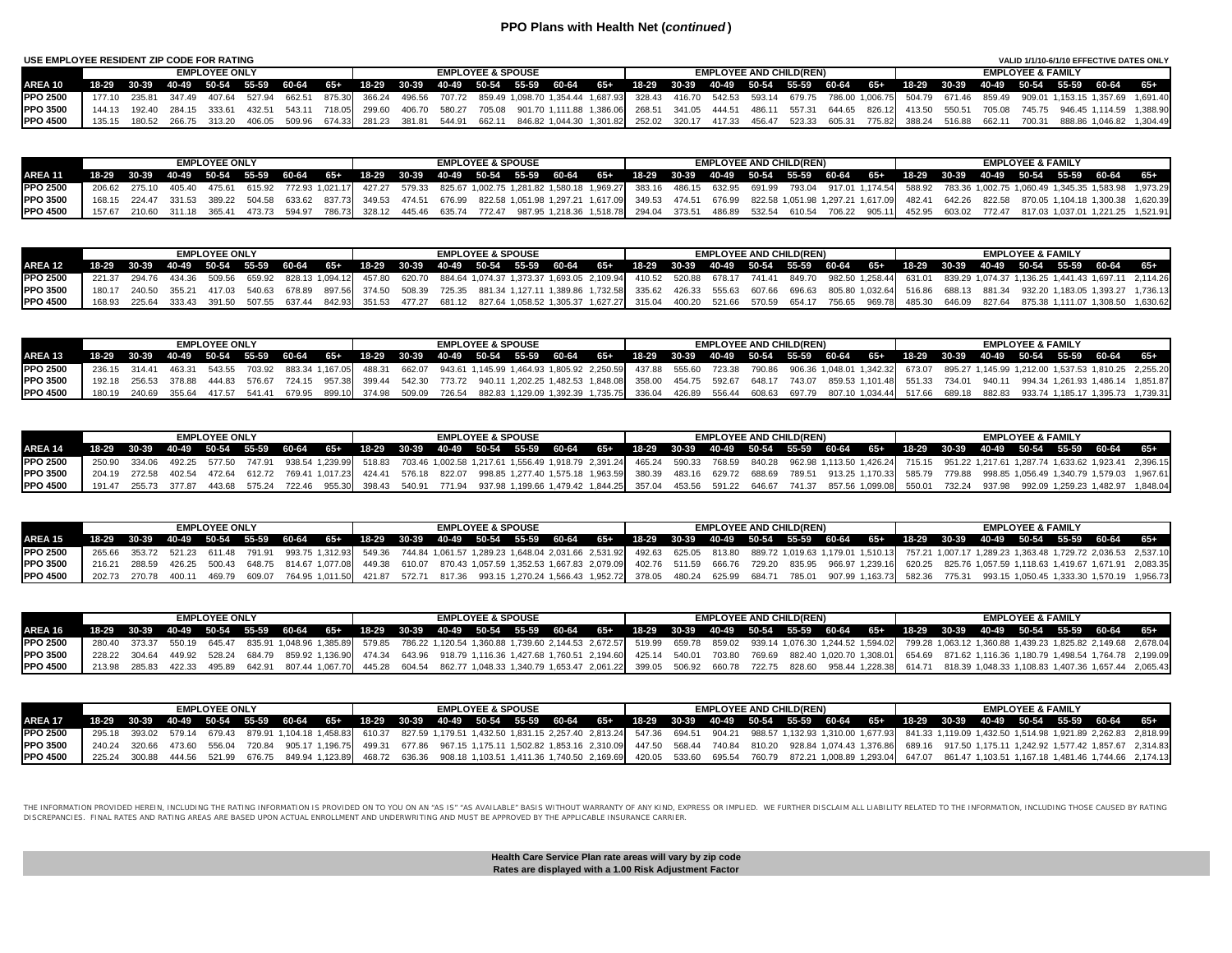## **Out-Of-State Rating Region Key (PPO only)\***

**Area 1:** 01001-01270, 03301-03307, 03561-03785, 04001-04124, 05044, 08302-08370, 12501-12792, 15501-15565, 15701-15784, 15901-15963, 17801-18256, 18401-18774, 21901-21930, 24201-24382, 25501- 25779, 27501-27823, 27825-27884, 27886-27897, 29001-29292, 30601-30757, 32301-32466, 32901-32978, 34420-34498, 36501-36695, 37010-37499, 37701-37999, 39038-39298, 40601-40999, 41201-41862, 42001-42288, 42501-42788, 44201-44399, 46301-46411, 48401-48559, 50601-50627, 50629-50799, 53401-53794, 54610-54613, 54615-54620, 56622, 54626-54627, 54634-54635, 54637-54641, 54643, 54646- 54649, 54651-54652, 54654-54657, 54659-54660, 54662-54667, 54670, 54801-54896, 55602, 55609, 55616-55724, 55729, 55730, 55732-55735, 55738-55769, 55775-55786, 55789-55795, 55797, 55801-55816, 56101-56216, 56219, 56221-56222, 56224-56228, 56230, 56233-56244, 56246-56248, 56251-56253, 56256-56260, 56264, 56266-56293, 56296-56297, 56401-56515, 56517-56534, 56536-56541, 56543-56544, 56546-56554, 56557-56591, 56593-56594, 58201-58208, 58212-58223, 58225-58228, 58230, 58233-58238, 58240-58244, 58251-58254, 58256-58258, 58260-58267, 58270-58272, 58274-58278, 58282, 58411, 58413, 58416, 58420, 58424-58426, 58433, 58436, 58439-58443, 58445, 58452-58456, 58460, 58464, 58467, 58474, 58476-58477, 58483-58484, 58489, 58492, 59495, 58501-58507, 58521, 58524-58540, 58542-58563, 58565-58566, 58570-58579, 58581-58602, 56822, 58625, 58630, 58636, 58638, 58641-58642, 58644, 58646, 58647, 58652, 58655-58656, 66801-66873, 67001-67020, 67022-67026, 67030-67053, 67055-67058, 67060-67065, 67067-67103, 67105-67108, 67110-67123, 67127-67133, 67135-67142, 67144-67154.67156-67278, 70601-70669, 71301-71497, 73001-73199, 73401-73491, 73601-73673, 73801- 73933, 73938-73945, 73947-73951, 74301-74370, 74501-74578, 74701-74884, 77801-77882, 79821-79832, 79835-79843, 79849, 79853, 79901-80104, 80106-80299, 80401-80433, 80435-80479, 80481-80498, 85601-85632, 85635-85638, 85640-85777, 88510-88905, 89002, 89004-89006, 89009-89012, 89014-89016, 89018-89019, 89026, 89028-89041, 89044, 89048, 89052-89053, 89061-89199

#### **Area 4:** 14701-14788, 17501-17608, 17699, 97301-97339, 97343-97348, 97351-97386, 97389-97396

**Area 5:** 12801-12811, 12814-12841, 12843-12846, 12848-12850, 12854-12855, 12858-12859, 12861-12863, 12865-12878, 12883-12921, 12923-12926, 12928-12944, 12946-12972, 12974-12985, 12987-13290, 13601-13665, 13667-13688, 13691-13694, 13696-14592, 14601-14694, 16601-16699, 16801-16882, 17301-17415, 17701-17779, 19501-19640, 44601-45099, 45701-45899, 46501-46595, 46701-46899, 47401- 47598, 49301-49696, 49706-49709, 49711-49713, 49716-49718, 49720, 49722-49723, 49727, 49729-49735, 49737-49744, 49746-49747, 49749-49751, 49753-49756, 49764, 49766, 49769-49770, 49776-49777, 49779, 49782, 49791, 49795-49799, 49805, 49808-49816, 49819, 49821-49826, 49831-49834, 49841-49843, 49848-49849, 49855-49861, 49863, 49865-49866, 49869, 49871, 49877, 49877, 49879-49881, 49885, 49885, 49891, 49893, 49901, 49905-49911, 49913, 49916-49917, 49919, 49921-49925, 49929-49934, 49938-49948, 49952, 49955-49963, 49965-49968, 49970-49971, 54201-54209, 54211-54245, 54247-54344, 72701- 72776, 82001-82010, 82052-82054, 82059-82061, 82084, 84501, 84513, 84515, 84518-84521, 85426, 84528-84529, 84530, 84532, 84537-84634, 84636-84649, 84651-84711, 84713, 84719-84721, 84723-84724, 84739-84731, 84735, 84739-84744, 84750-84755, 84758-84763, 84766-84767, 84772, 84779, 84784, 87500-87511, 87516-87517, 87521-87523, 87527, 87530-87548, 87552-87554, 87557, 87560-87562, 87562-87580, 87562-87554, 87560-87562, 87574, 87576, 87578-87579, 87581-87594, 97501-97535, 97537-97603, 97624-97625, 97627, 97632-97634, 97639, 97801-97821, 97824-97827, 97831-97833, 97835-97839, 97841, 97843-97845, 97850-97856, 97859-97870, 97873, 97875-97883, 97886, 97901, 97903, 97905-97907, 97909, 97913-97914, 97918, 98901-98923, 98926, 98930-98953

**Area 8:** 05001-05043, 05045-05363, 05601-05907, 12007-12107, 12110-12138, 12140-12162, 12165-12498, 13301-13357, 13361-13435, 13437-13599, 14801-14975, 15801-15870, 16101-16388, 16701-16751, 16901-16920, 16922-16950, 18801-18854, 21501-21562, 21801-21890, 23301-23709, 24000-24185, 24401-24515, 24520-24521, 24523-24527, 24529-24553, 24555-24562, 24565-24566, 24570-24574, 24578- 24592, 24594-24599, 26101-26187, 26704-26769, 36801-36879, 42402-42464, 43001-43360, 43802-43845, 46601-46699, 46901-47060, 47302-47396, 47601-47750, 47901-47997, 48801-49289, 54401-54417, 54420-54464, 54466-54499, 57001-57198, 57701-57709, 57717-57719, 57722, 57725-57736, 57738-57747, 57750-57751, 57759-57763, 57766-57769, 57766-57769, 57773, 57778, 57778-57779, 57782-57785, 57788-57791, 57793, 57799, 61201-61491, 61701-61799, 61910-61957, 62301-62573, 62801-62912, 62914-62999, 63401-63967, 64501-64689, 65898, 65101-65111, 65401-65890, 65899, 66401-66699, 68601-66699, 68601-68699, 68601-68699, 68601-68638-68669, 68801-68812, 68816-68818, 68820, 68824-68827, 68831-68832, 68834-68836, 68838-68850, 68853-68854, 68856, 68860-68861, 68864-68873, 68875-68878, 68882-68902, 68924-68925, 68928- 68935, 68937-68945, 68947, 68949-68951, 68954-68964, 68969-68970, 68972-68976, 68978-68982, 69021, 69023, 69025, 69028-69030, 69037-69039, 69041-69043, 69120, 69122-69123, 69127, 69129-69130, 69138, 69147, 69149, 69151, 69154, 69160, 69162, 69168, 69171, 69190, 69301, 69331, 69334, 69336, 69341, 39345, 69348, 69349, 69352, 69353, 39355-39358, 69361-69363, 70704-70837, 70874-70898, 73301-73344, 74001-74194, 74401-74438, 74440-74477, 74601-74653, 74901-74966, 76301-76360, 76364-76369, 76372-76373, 76377-76379, 76384-76389, 76801-76824, 76827-76855, 76857-76935, 76937- 76949, 76953-76958, 78602-78789, 78799, 78931-78963, 81501-81527, 81611-81612, 81620-81621, 81624-81626, 81630-81632, 81637-81639, 81642-81646, 81649, 81653-81658, 82649, 83201-83223, 83228, 83230-83234, 83236-83252, 83254-83277, 83280-83312, 83316-83318, 83321, 83323-83326, 83328-83332, 83334-83336, 83338, 83341, 83343-83347, 83350-83352, 83355-83406, 83415-83422, 83424-83428, 83431, 83434, 83436-83445, 83447-83460, 83501, 83523-83524, 83535, 83537, 83540-83541, 83545, 83548, 83551, 83555, 83602, 83605-83610, 83616-83619, 83626, 83628-83632, 83634, 83636, 83639- 83642, 83644-83646, 83651-83653, 83655-83670, 83672-83676, 83680-83804, 83806-83816, 83822-83825, 83830-83839, 83841-83847, 83849-83851, 83854-83858, 83861, 83866-83877, 84003-84006, 84008- 84020, 84022, 84024-84026 84028-84030, 84032-84033, 84035-84045, 84047-84050, 84052-84071, 84074-84082, 84084-84312, 84314-84328, 84330-84415, 87001-87004, 87008, 87010-87013, 87015-87018, 87022-87026, 87028, 87031-87032, 87035, 87041-87044, 87047-87048, 87052-87062, 87064, 87068, 87072-87158, 87174-87201, 87901, 87931-87942, 88001-88008, 88011-88012, 88021, 88024, 88027, 88030- 88034, 88042-88044, 88046-88048, 88052, 88054, 88058, 88063, 88072, 88081, 89301, 89314-89315, 89317-89319, 89801-89815, 89822, 89824, 89828, 97002-97032, 97034-97036, 97038-97056, 97058- 97299, 97401-97406, 97408-97410, 97412, 97415-97419, 97424, 97426-97442, 97444-97446, 97448-97449, 97451-97457, 97461-97465, 97467-97499, 97701-97702, 97708-97709, 97730, 97734, 97741, 97753- 97756, 97759-97761, 98303-98304, 98310-98325, 98327-98330, 98332-98349, 98351-98356, 98358-98360, 98362-98376, 98378, 98380, 98382-98499, 98601-98851, 98853-98862, 99001-99117, 99119, 99122- 99135, 99137, 99139-99144, 99147-99149, 99151, 99154-99165, 99167-99348, 99350-99357, 99360-99371, 99402-99403

**\*Includes only valid USPS zip codes (***continued on next page* **)**

#### **Out--Of-State Zip Codes that are not eligible for a PPO plan will be offered the Flex Net plan.**

THE INFORMATION PROVIDED HEREIN, INCLUDING THE RATING INFORMATION IS PROVIDED ON TO YOU ON AN "AS IS" "AS AVAILABLE" BASIS WITHOUT WARRANTY OF ANY KIND, EXPRESS OR IMPLIED. WE FURTHER DISCLAIM ALL LIABILITY RELATED TO THE INFORMATION, INCLUDING THOSE CAUSED BY RATING DISCREPANCIES. FINAL RATES AND RATING AREAS ARE BASED UPON ACTUAL ENROLLMENT AND UNDERWRITING AND MUST BE APPROVED BY THE APPLICABLE INSURANCE CARRIER.